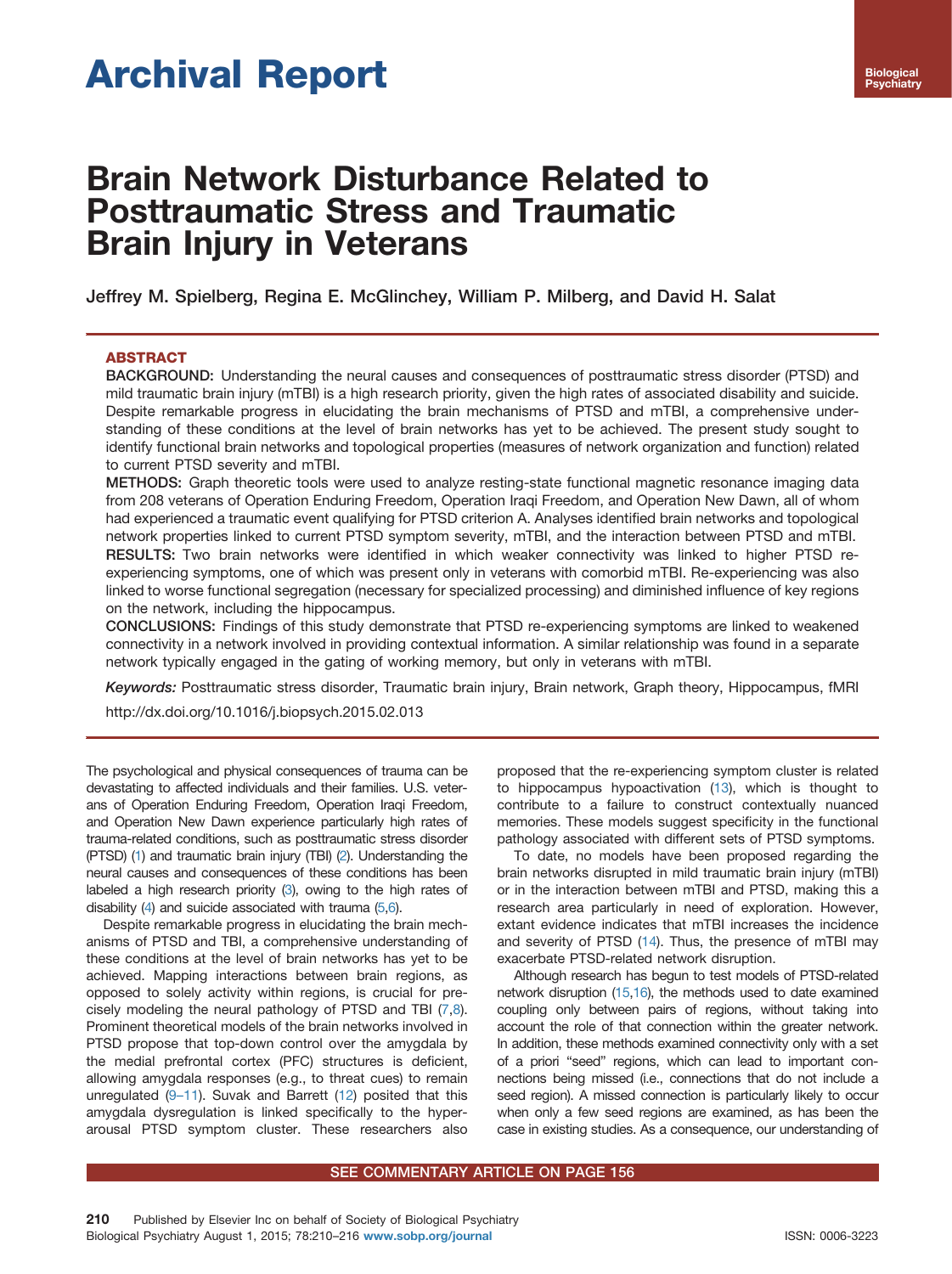trauma-related disturbance in brain networks is limited. For example, although research has found support for disturbed top-down PFC $\leftrightarrow$  amygdala coupling [\(16\)](#page-6-0), it is unclear whether this aberrant coupling is accompanied by disruption within the top-down control network itself. Disruption in top-down PFC networks would suggest that disturbed amygdala coupling is due to a difficulty engaging top-down control rather than (or in addition to) the amygdala being hyperactive to such a degree

that top-down control is deficient. More recent methodologic advances, in particular, graph theory ([17,18\)](#page-6-0), allow for an increasingly sophisticated analysis of brain networks at a level of complexity that was impossible in previous work. Specifically, graph theory examines all possible network connections and elucidates key topological properties of the overall network and subnetworks and the function of regions within local and global networks ([19](#page-6-0)). Categories of topological properties include the following: functional segregation—how optimized the network is for specialized processing; functional integration—how well the network can combine specialized information across distributed regions; and centrality—how well a particular region facilitates network intercommunication ([19](#page-6-0)). These properties can delineate the functional mechanisms by which altered network structure contributes to PTSD and TBI pathology. For example, measures of functional segregation can be used to assess the integrity of network function in PFC top-down control networks, providing insight into the mechanism leading to disrupted regulation of subcortical structures (e.g., amygdala). Similarly, measures of centrality can be used to assess the influence of the hippocampus on the overall network, providing insight into whether hippocampal hypoactivation is accompanied by a disruption in the importance of the hippocampus for network functioning.

To address these critical gaps, we applied graph theoretic tools to resting-state functional magnetic resonance imaging (fMRI) to identify functional networks and topological properties related to current PTSD severity and mTBI in 208 veterans of Operation Enduring Freedom, Operation Iraqi Freedom, and Operation New Dawn, all of whom experienced at least one traumatic event. Resting-state fMRI was used (vs. diffusion magnetic resonance imaging, which indexes white matter tracts) because it assays the functional relationship between regions. To our knowledge, this sample is the largest used to date to study trauma-related brain networks. In contrast to most research in this area ([15,16,20\)](#page-6-0), we examined the interplay between PTSD severity and mTBI, owing to their high comorbidity, overlap in symptoms, and evidence that TBI increases the incidence and severity of PTSD ([14\)](#page-6-0). In addition to overall PTSD severity, we examined the constituent symptom clusters (re-experiencing, avoidance, hyperarousal) to capture potentially important heterogeneity in brain networks related to these phenotypes [\(12,16](#page-6-0)).

Based on theoretical and empirical work regarding the impact of PTSD on network function (9–[12](#page-6-0)), we predicted that PTSD severity would be linked to disturbed amygdala connectivity with the medial PFC, decreased integrity of PFC networks (i.e., worse functional segregation), and decreased overall hippocampal coupling (i.e., worse centrality). Given evidence that TBI increases the incidence and severity of PTSD [\(14\)](#page-6-0), we also predicted that mTBI would exacerbate PTSD-related network disturbances.

# METHODS AND MATERIALS

[Supplement 1](#page-6-0) contains details regarding participants, assessment measures, and first-level processing.

# Identification of Trauma-Related Network **Connections**

To identify network connections that varied with PTSD and mTBI, connectivity matrices were entered as dependent variables into the Network-Based Statistic (NBS) tool, version 1.2 ([21](#page-6-0)). The first set of models focused on total current PTSD severity score (summed across symptom clusters). The first model in this set contained total current PTSD and mTBI as predictors, and the total PTSD  $\times$  mTBI interaction was added in a second model. The second set of models focused on the three PTSD symptom clusters (re-experiencing, avoidance, hyperarousal). The first model in this set contained the three symptom clusters and mTBI as predictors, and symptom cluster  $\times$  mTBI interactions were added in a second model. All models contained age and ethnicity nuisance covariates. An individual connection level threshold of  $t = 2.9$  was used with intensity-based correction for multiple comparisons, 5000 permutations, and an overall corrected  $\alpha$  < .05.

The pairwise LiNGAM method ([22\)](#page-6-0) was used to gain initial insight into the overall direction of influence of the connections observed in NBS analyses. Given that this method requires nongaussian information to be retained in the time series [\(23\)](#page-6-0), preprocessing was repeated substituting in the FMRIB Software Library nonlinear filter. For each connection, a pairwise LiNGAM coefficient was estimated for each participant, and a one-sample t test was computed with significance determined via permutation (5000 permutations).

# Identification of Trauma-Related Graph Theoretic **Properties**

To identify graph theoretic properties that varied with PTSD and mTBI, connectivity matrices were entered into the Graph Theory GLM tool ([www.nitrc.org/projects/metalab\\_gtg](www.nitrc.org/projects/metalab_gtg)), which computes properties for each participant using the Brain Connectivity Toolbox ([19](#page-6-0)). Properties for thresholded networks were computed across a range of density thresholds, and the area under the curve was computed for use in group-level analyses. Minimum density was chosen as the lowest value at which paths between all regions of interest (ROI) remained in a set of mean networks (mean across sample, networks created by stratifying across variables of interest). This procedure reduces potential bias introduced by choice of minimum density because the density threshold is more likely to be appropriate for all levels of variables of interest. Minimum density was .19 for positive connections and .16 for negative connections, and density step (increment used for computing different thresholds) was .01. Maximum density was specified as .6.

The following four graph theoretic properties were calculated for thresholded networks ([19](#page-6-0)): 1) density—overall network connectivity (one value computed for entire network); 2) degree (indexing centrality)—the influence of a specific region on the overall network (one value computed per ROI); 3) global efficiency (indexing functional integration)—the efficiency of overall network communication (one value computed for entire network); and 4) local efficiency (indexing functional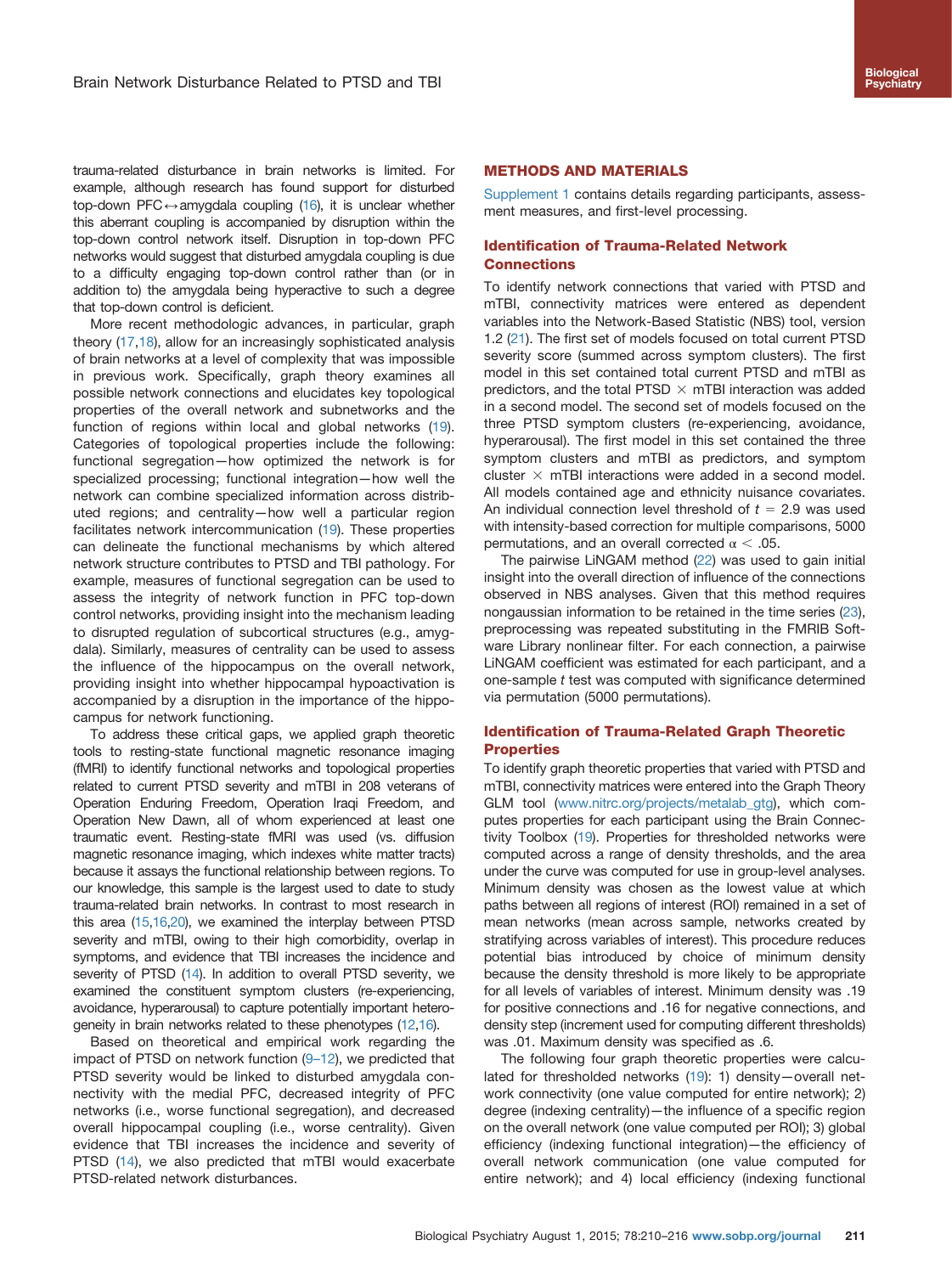segregation)—the efficiency of communication in the local network surrounding a region (one value computed per ROI). An additional ROI-specific property was calculated on unthresholded networks: participation coefficient (indexing centrality) —the extent to which a region is connected with regions in different modules (one value computed per ROI). Modules are sets of regions having more within-module than betweenmodule coupling, and modularity was computed on the mean (across sample) network using the Louvain algorithm followed by the Kernighan-Lin fine-tuning algorithm (10,000 repetitions, modularization with highest modularity chosen) (see [Table S2](#page-6-0) in [Supplement 1](#page-6-0) for module structure). [Supplement 1](#page-6-0) contains further information regarding the calculation and interpretation of the properties. [Table S1](#page-6-0) in [Supplement 1](#page-6-0) presents means and standard deviations.

The ROI-specific properties were examined only for ROIs found in the equivalent NBS analyses to have three or more differential connections. Properties were computed for positive and negative connections separately. Properties were entered as dependent variables in robust regressions in the Graph Theory GLM toolbox. Predictor models were the same as the NBS analyses; however, relationships were tested only for the predictor that was significant in the equivalent NBS analysis. Significance was determined via permutation tests (5000 repetitions). In addition to calculating significance for each test, permutation-based correction was used to correct for multiple comparisons across ROIs.

#### Relationship to Functional Disability

To determine the impact that differences in connections/graph properties may have on day-to-day functioning, significant dependent variables were correlated with World Health Organization Disability Assessment Schedule II. For NBS networks, all or a subset of connections in the network were averaged to create one variable. For connections/properties associated with the main effect of PTSD/clusters/mTBI, Pearson correlations were computed. For connections/properties associated with PTSD/clusters  $\times$  mTBI interactions in which both mTBI groups exhibited effects, univariate analyses of variance were computed testing the interaction between connections/properties and mTBI. For interactions in which only one mTBI group exhibited an effect, Pearson correlations were computed within that group. Only significant analyses are reported.

#### RESULTS

# Trauma-Related Network Connections

Total PTSD severity and mTBI were not associated with brain networks. When PTSD symptom clusters were examined, a network emerged in which higher levels of re-experiencing were linked to less connectivity among regions (order 15, size 15, corrected  $p = .045$ ) ([Figure 1\)](#page-3-0), including several right hippocampal $\leftrightarrow$ right PFC connections. Three of these connections evidenced a significant pairwise LiNGAM coefficient, providing insight into the mean direction of influence. Specifically, the sign of a significant pairwise LiNGAM coefficient indicates whether region A is influencing region B or vice versa. Significant pairwise LiNGAM coefficients were found for right caudal anterior cingulate cortex $\rightarrow$ right hippocampus

( $\Lambda = .003$ ,  $p = .026$ ), right caudal middle frontal gyrus (MFG) $\rightarrow$ right hippocampus ( $\Lambda = .002$ ,  $p = .042$ ), and right superior frontal gyrus  $\rightarrow$  right hippocampus ( $\Lambda = .002$ ,  $p = .042$ ). Thus, it appears that right PFC regions significant influence the hippocampus.

Decreased right hippocampal $\leftrightarrow$ right PFC coupling was related to worse daily functioning on the World Health Organization Disability Assessment Schedule II, underscoring the functional importance of this network. Specifically, mean connection correlated with the number of days that veterans reported being totally unable to carry out usual activities  $(r =$  $-.151$ ,  $p = .036$ ) and the number of days veterans reported having to reduce usual activities ( $r = -.161$ ,  $p = .025$ ).

When interactions between PTSD symptom clusters and mTBI were examined, we discovered a (nonoverlapping) network in which coupling was negatively related to reexperiencing severity, but only in veterans with mTBI (order 10, size 11, corrected  $p = .025$ ) ([Figure 2\)](#page-4-0). One connection evidenced a significant pairwise LiNGAM coefficient: left putamen $\rightarrow$  right insula ( $\Lambda = .003$ ,  $p = .028$ ), suggesting that the left putamen functionally influences the right insula.

#### Trauma-Related Graph Theoretic Properties

Re-experiencing severity predicted lower density (p for positive connections =  $.047$ ), indicating that higher reexperiencing was associated with fewer network connections overall. The ROI-specific graph theoretic properties were examined only for ROIs found in the equivalent NBS analyses to have three or more differential connections; for reexperiencing analyses, we examined properties for the right hippocampus, rostral MFG, and posterior cingulate cortex (PCC). Multiple comparison–corrected  $p$  values are in brackets. Re-experiencing predicted three ROI-specific properties: 1) lower degree for right hippocampus, rostral MFG, and PCC (positive  $p = .002$  [.003], .020 [.026], .033 [.045], negative  $p =$ .002 [.005], .036 [.050], .027 [.039]); 2) worse local efficiency for right rostral MFG and PCC (negative  $p = .027$  [.041], .009 [.017]); and 3) decreased participation coefficient for right hippocampus (positive  $p = .044$  [.067]). Lower degree indicates that the right hippocampus, rostral MFG, and PCC evidenced a weaker influence on the overall network in veterans with high levels of re-experiencing. Similarly, worse local efficiency suggests greater inefficiency of communication in the networks surrounding the right rostral MFG and PCC in high re-experiencing. Finally, decreased participation coefficient indicates that the right hippocampus interacts with fewer functional modules in high re-experiencing. Lower right hippocampus degree was linked to a greater number of days that veterans had to reduce usual activities (World Health Organization Disability Assessment Schedule II,  $r = -150$ ,  $p = .037$ ), underscoring the functional impact of disrupted hippocampal networks.

For interaction analyses, we examined properties for the right insula and right and left caudate. The interaction between reexperiencing and mTBI was linked to right and left caudate local efficiency (positive  $p = .038$  [.056], .007 [.009]) and right insula participation coefficient (positive  $p = .020$  [.020]). Specifically, re-experiencing predicted lower efficiency and participation in veterans with mTBI, whereas the opposite emerged for veterans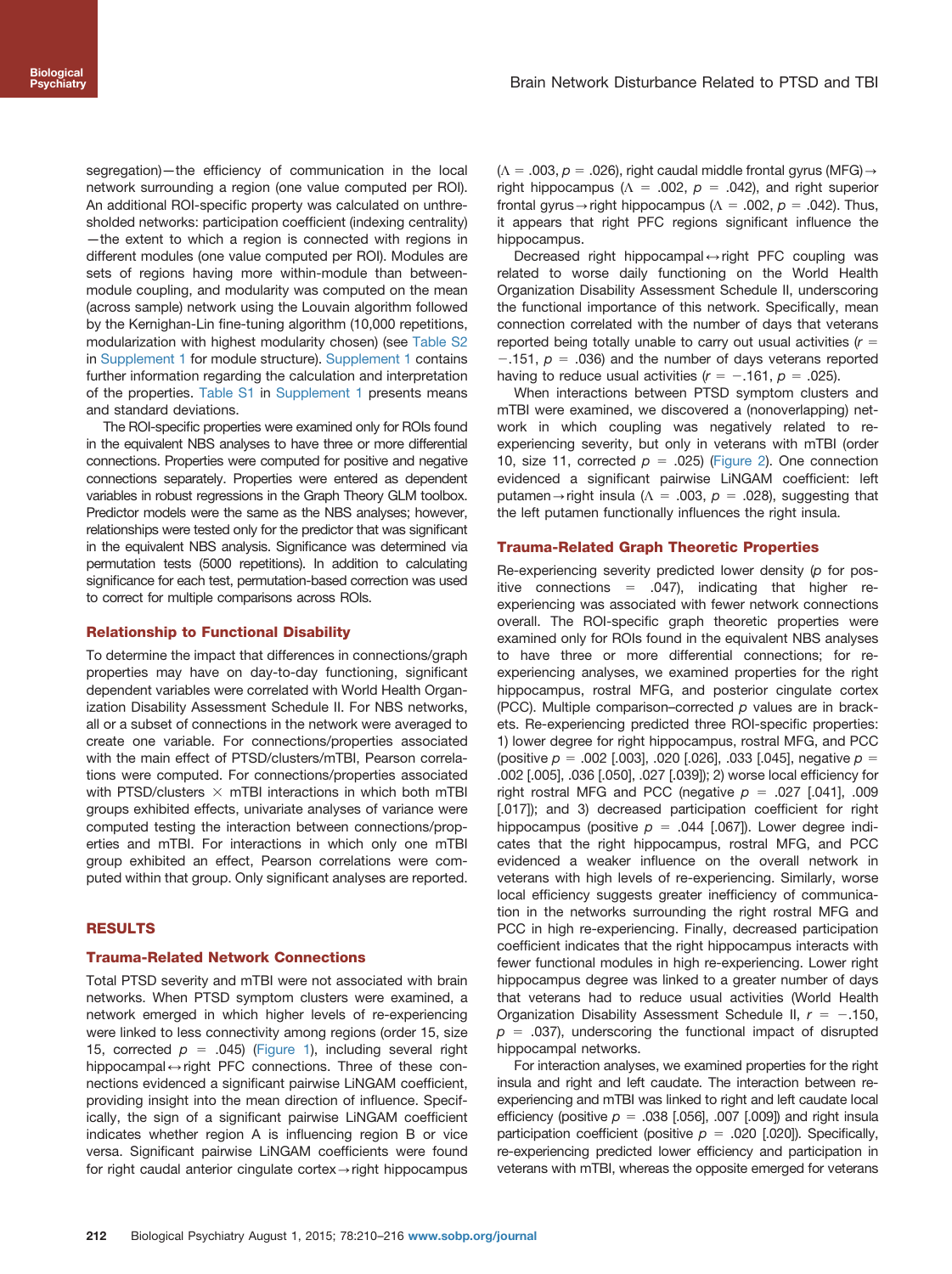<span id="page-3-0"></span>

Figure 1. Network coupling negatively associated with posttraumatic stress disorder re-experiencing symptoms. Color of circles reflects module, and size represents degree. Stick/ball figure was created using the Kamada-Kawai spring embedder algorithm. ACC, anterior cingulate cortex; IFG, inferior frontal gyrus; L, left; MFG, middle frontal gyrus; MTG, middle temporal gyrus; OFC, orbitofrontal cortex; PCC, posterior cingulate cortex; R, right; SFG, superior frontal gyrus.

with no mTBI [\(Figure 3\)](#page-4-0). Worse local efficiency in the right and left caudate interacted with mTBI to predict the number of days veterans reported having to reduce usual activities (right,  $F =$ 4.38,  $p = .038$ ; left,  $F = 4.69$ ,  $p = .032$ ) [\(Figure 4](#page-5-0)). In veterans with no mTBI, local efficiency was positively correlated (right,  $r =$ .153; left,  $r = .201$ ), whereas a negative correlation was found for veterans with mTBI (right,  $r = -.172$ ; left,  $r = -.137$ ). Worse local efficiency in the right and left caudate also interacted with mTBI to predict the number of days veterans reported being totally unable to carry out usual activities (right,  $F = 6.59$ ,  $p =$ .011; left,  $F = 8.28$ ,  $p = .004$ ). In veterans with no mTBI, local efficiency was positively correlated (right,  $r = .297$ ; left,  $r = .308$ ), whereas a negative correlation was found for veterans with mTBI (right,  $r = -.128$ ; left,  $r = -.092$ ). These findings highlight the necessity of considering PTSD networks in a TBI context. [Supplement 1](#page-6-0) contains analyses to isolate which specific symptoms contributed to cluster findings.

# **DISCUSSION**

PTSD and mTBI can be extremely debilitating, and a comprehensive understanding of the neural networks involved in these conditions has yet to be achieved. We identified two networks linked to current PTSD re-experiencing severity, but we did not observe effects for total PTSD, avoidance, or hyperarousal.

# Re-experiencing-Related Network Disturbance

The first network (Figure 1) evidenced decoupling at higher levels of re-experiencing. Consistent with hypotheses, the hippocampus had the largest number of weakened connections, all of which were with regions of the right PFC linked to top-down control ([24\)](#page-6-0). Hippocampal $\leftrightarrow$ PFC decoupling may be related to weaker downregulation of trauma-related hippocampal associations, potentially leading to intrusion by trauma memories. However, the hippocampus plays a primary role in relational memory, including linking events to appropriate contexts ([25](#page-6-0)). Re-experiencing-related reduction in hippocampal coupling (degree), particularly with regions in multiple modules (participation coefficient, although the finding became marginal after correction for multiple comparisons), may reflect a failure by the hippocampus to contextualize trauma memories properly, which may promote overgeneralization of such memories ([26](#page-6-0)).

The PFC may fail to recruit the hippocampus appropriately to propagate contextual information to other functional modules, and our findings hint at a potential mechanism for this failure. Specifically, re-experiencing-related decreases in rostral MFG local efficiency indicate that processing in that module is less coherent, which may reflect a disruption in top-down control processes instantiated therein. Preliminary tests of the direction of influence also support the hypothesis that the right PFC is engaged in top-down regulation of hippocampal processes, which may be disrupted in reexperiencing. Specifically, the direction of influence for three regions of the right PFC (caudal MFG, caudal anterior cingulate cortex, superior frontal gyrus) was found to be  $PFC \rightarrow$ hippocampus.

Re-experiencing was also linked to inefficiency in the network surrounding the PCC, a critical hub for interregional transmission [\(27](#page-6-0)). Hippocampal  $\leftrightarrow$  PCC decoupling may reflect one mechanism by which the hippocampus fails to propagate appropriate contextual information. At the present time, these are speculative interpretations that require formal testing using sensitive cognitive paradigms. However, the hippocampal network disruptions demonstrated here were related to worse real-world function, suggesting that these disruptions contribute significantly to PTSD-related impairment.

When individual re-experiencing symptoms were investigated, "physiologic reactivity on exposure to trauma cues" contributed significant unique variance to most of these findings; this is consistent with the idea that the hippocampus is failing to propagate appropriate contextual information when trauma-related memories are cued. For example, in veterans without high levels of re-experiencing, the hippocampus may signal that the current context is safe. Cues that could be interpreted as trauma related are instead processed as "safe," whereas this fails to occur in individuals with high levels of reexperiencing.

# Interactive Impact of PTSD and Mild TBI

We discovered a second network that included regions of the basal ganglia (caudate/putamen) and the PFC ([Figure 2\)](#page-4-0). Re-experiencing-related network decoupling was observed only in veterans with mTBI, indicating that mTBI facilitates the relationship between re-experiencing symptoms and decoupling. Given research indicating that the basal ganglia and PFC interactively gate access to working memory in a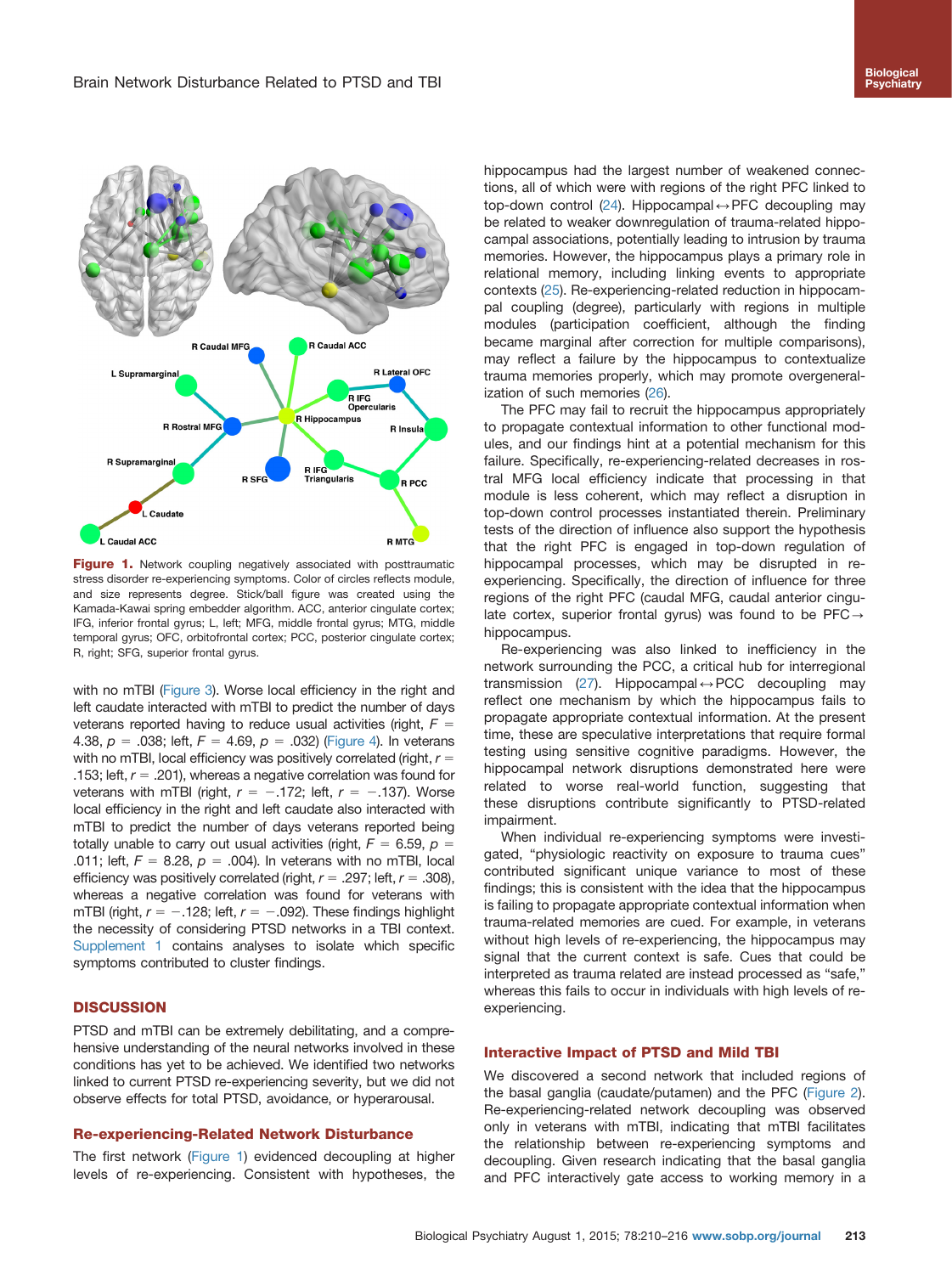<span id="page-4-0"></span>

Figure 2. Mild traumatic brain injury moderating association between posttraumatic stress disorder re-experiencing symptoms and network coupling. Color of circles reflects module, and size represents degree. Stick/ball figure was created using the Kamada-Kawai spring embedder algorithm. ACC, anterior cingulate cortex; IFG, inferior frontal gyrus; L, left; Mean Network Connection Strength, mean strength of re-experiencing  $\times$ mTBI connections; MFG, middle frontal gyrus; mTBI, mild traumatic brain injury; PCC, posterior cingulate cortex; R, right.

context-dependent manner [\(28\)](#page-6-0), decoupling in this network may be associated with weakened protection against trauma associations inappropriately entering working memory (e.g., in safe contexts). Our finding in mTBI that re-experiencing severity was associated with worse local efficiency in the network surrounding the caudate supports this interpretation, particularly because worse caudate local efficiency was also linked to greater functional disability.

Given the role of the insula in assessing salience ([29\)](#page-6-0), insula decoupling in the second network may reflect disrupted salience determination for currently relevant stimuli, which would allow associations with previously salient (i.e., traumarelated) stimuli to interrupt ongoing activities. The influence of the insula appears to be less widespread in mTBI, given that re-experiencing severity predicted reduced insula participation coefficient (Figure 3) in mTBI. Resting-state fMRI data cannot support direct inferences about specific processes occurring in the identified networks. Future research should examine trauma-related pathology in these networks using tasks that recruit the processes discussed earlier.

When individual re-experiencing symptoms were investigated, the interaction between mTBI and "physiologic reactivity on exposure to trauma cues" contributed significant unique variance to mean connection strength in the identified network. However, no specific symptoms were found to contribute unique variance to caudate local efficiency or right insula participation coefficient, suggesting that these findings are related to the larger re-experiencing construct.

The mechanism behind the specificity of the second network to veterans with mTBI requires further investigation. Individuals with mTBI show no gross brain damage on conventional structural magnetic resonance imaging, suggesting that network disruption occurs at a finer neural scale. Given the nonspecific regional impact of mTBI, it likely disrupts many networks, and we observed networks particular to re-experiencing. Regardless, our findings highlight the importance of examining PTSD and TBI in tandem and provide a potential brain mechanism by which TBI increases the incidence and severity of PTSD symptoms [\(14\)](#page-6-0). Given high levels of comorbidity, exploring the interactive impact of PTSD and TBI is critical.

### Relationship to Anatomic Connectivity

It is important to note that fMRI coupling does not imply direct anatomic connection, given that these analyses are not strictly bounded by the presence of such connections. Functional connections can be detected that might otherwise be missed

mTBI Moderation of Association between



Figure 3. Mild traumatic brain injury moderating association between posttraumatic stress disorder re-experiencing symptoms and graph theoretic properties. Local Efficiency, local efficiency for left caudate calculated using positive weights; mTBI, mild traumatic brain injury; Participation Coefficient, participation coefficient for right insula calculated using positive weights. Graph for right caudate local efficiency is extremely similar to graph for the left caudate.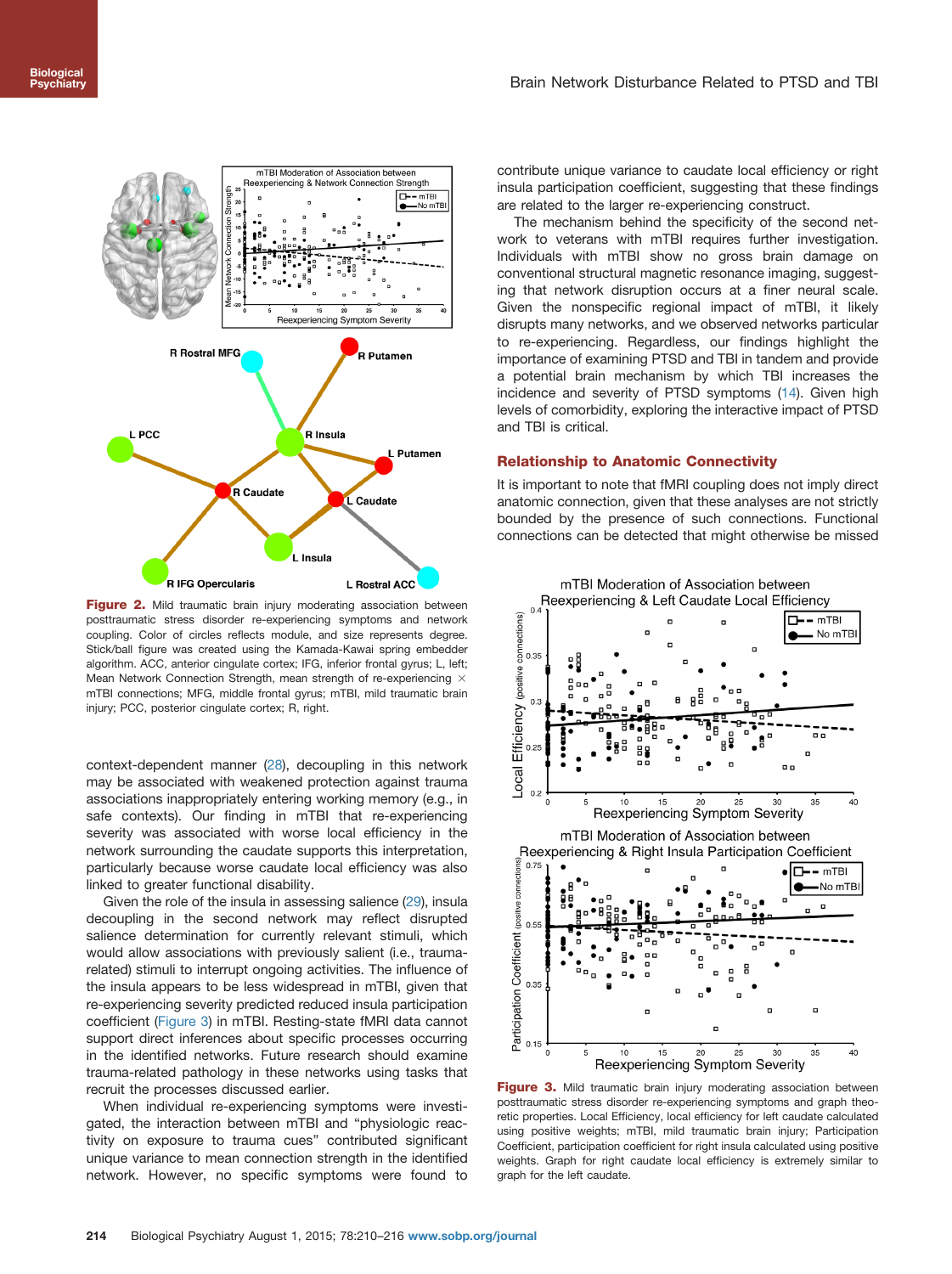<span id="page-5-0"></span>

Figure 4. Mild traumatic brain injury moderation of association between local efficiency for left caudate and World Health Organization Disability Assessment Schedule II disability. mTBI, mild traumatic brain injury; Local Efficiency (positive connections), local efficiency values for left caudate calculated using positive weights; Days Activities Reduced, number of days (in last 30) that participants reported having to reduce their typical daily activities, indexed by World Health Organization Disability Assessment Schedule II. Graphs for right caudate and for number of days totally unable to carry out usual activities are extremely similar to the graph depicted here.

(e.g., when anatomically mediated via the thalamus, an intermediary for many connections and unlikely to have a functional time course reflective of any particular link). Potential anatomic mediators for the observed network related to the main effect of re-experiencing include the cingulum bundle or thalamostriatal loops (via the anterior column of the fornix) mediating connections between the hippocampus and right PFC. The right PFC has direct connections to the supramarginal gyrus (via the superior longitudinal fasciculus), and the PCC has direct connections to the insula, inferior frontal gyrus, and middle temporal gyrus (via the cingulum).

With regard to the network related to the re-experiencing  $\times$ mTBI interaction, the insula has direct connections with the putamen and caudate, and the caudate is connected with the PCC via the cingulum bundle. The caudate receives direct projections from the ACC and inferior frontal gyrus and projects back via pallidum $\rightarrow$ thalamus. Future research is needed to determine exact anatomic pathways and whether trauma-related network disturbance is due to differences in functional or anatomic pathways. Specifically, combining fMRI with measures of anatomic connectivity (e.g., diffusion) is likely needed to best identify pathology-related disturbance in brain networks.

#### Implications

Overall, graph theoretic analyses indicate that re-experiencing is linked to worse functional segregation (local efficiency), suggesting that some forms of specialized processing (e.g., protection against intrusion) are less effective. We did not find differences in functional integration, suggesting that combining specialized information across distal regions may be intact in PTSD and mTBI. We also did not find associations with avoidance or hyperarousal severity, suggesting that our study context is particularly relevant for re-experiencing. Although resting fMRI coupling is thought to be relatively stable ([29\)](#page-6-0), the

Contrary to our hypothesis, we did not observe traumarelated disturbances in amygdala coupling. Given that disturbed amygdala $\leftrightarrow$  PFC coupling has been linked to the hyperarousal symptom cluster [\(16\)](#page-6-0), it is possible that an active/ directed task is also required for amygdala-related disturbances to manifest. Methods to apply graph theory tools to such functional tasks are currently being developed (J.M. Spielberg, Ph.D., et al., unpublished data, 2015). Future research can employ these tools to more fully elucidate trauma-related disturbances in the topological role of the amygdala.

It is unclear whether the network disturbances observed in the present study were present before trauma or are a consequence of trauma exposure itself. For example, research indicates that stress leads to a decrease in the expression of brain-derived neurotrophic factor, which promotes hippocampal and PFC atrophy [\(30\)](#page-6-0). This pathway could explain our finding of decreased connectivity between these structures, along with observed decreases in the general influence of these regions on the network (i.e., density). It is also possible that weaker hippocampal $\leftrightarrow$  PFC connectivity represents a risk factor for the development of re-experiencing symptoms after trauma, such that reductions in the propagation of contextual information from the hippocampus allow traumatic memories to be triggered in a wider array of contexts. An interaction between these pathways is possible as well, with atrophy driven by brain-derived neurotrophic factor diminishing hippocampal $\leftrightarrow$  PFC coupling to the point of dysfunction in individuals for whom coupling was already weakened.

With regard to the interaction between re-experiencing and TBI, it is likely that these findings are at least partly a consequence of the TBI event, given that it is unlikely for the network disturbances to have led in some way to the TBI event. However, it is unclear whether observed disturbances reflect an exacerbation of previously weakened connections between PFC, basal ganglia, and insula or are a consequence of the traumatic event. Further research examining at-risk individuals (e.g., relatives of affected persons) or shifts in brain networks before and after trauma (e.g., before and after military deployment) is needed to elucidate specific causal pathways associated with the observed network disturbances.

Although not a limitation per se, the present findings cannot be directly applied to clinical practice. Rather, our findings further delineate the specific network disruptions that characterize trauma-related pathology. If replicated, one clinical use for the present findings is to inform the creation of multivariate algorithms that use information from multiple domains (e.g., brain networks, genetic markers, self-report, clinical interviews) to guide diagnosis and treatment selection. Although such algorithms are not yet available, the barriers to their implementation are currently being identified and addressed ([31,32\)](#page-6-0).

In conclusion, we demonstrate in a large sample of veterans that trauma-related pathology has important and heterogeneous effects on brain networks and related graph theoretic topological properties. These results move us closer to understanding the precise networks disturbed by trauma and